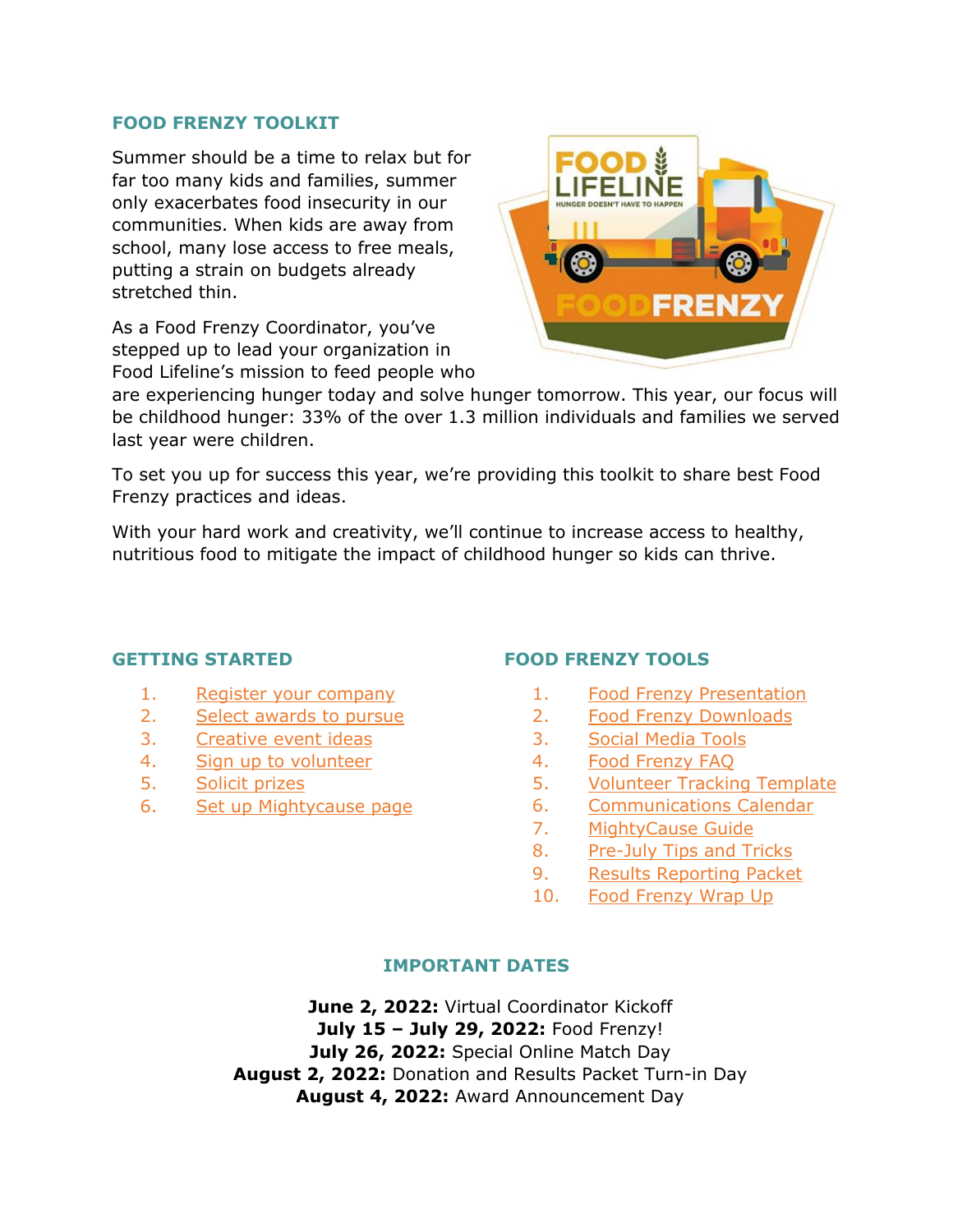### <span id="page-1-0"></span>**WHICH AWARDS TO PURSUE**

For each sector participating in Food Frenzy, we award an Overall Winner and a Per Capita Winner.

Sectors include: Accounting, Design, Construction & Engineering, Financial, Law, Public Sector Law, Technology, and Kitchen Sink.

#### **OVERALL AWARDS**

These winners have accrued the most points, based on the Point Guidelines for financial donations, food items, and volunteer hours included in this document. This category considers the total points earned, regardless of the size of the company and number of employees. A First, Second & Third place will be awarded per sector.

### **PER CAPITA AWARDS**

These winners have accrued the most points per capita. This category reflects the size of the organization by taking the total number of points divided by the total number of employees. A First, Second and Third place will be awarded per sector.

### **PARTICIPATION AWARDS**

This award honors and recognizes those organizations with 100% participation by employees. Every organization with 100% participation earns this award.

### **FLASH FORWARD AWARD**

The winner of this award has achieved the greatest percentage increase in points per capita over the previous year's Food Frenzy points. This award is designed to recognize significant achievement by a returning competitor. Only one award will be presented.

### **DOUBLE DOWN AWARD**

The winners of this award are recognized for doubling their per capita points over the previous year. Awards are presented to each organization that does this.

## **ROOKIE OF THE YEAR AWARD**

This award recognizes outstanding performance by a first-year Food Frenzy participant. Judging is based on highest points per capita and only one award will be presented.

#### <span id="page-1-1"></span>**CREATIVE EVENT IDEAS**

Download a list of great ideas to help your office creatively raise funds and collect food for Food Lifeline while raising awareness of hunger in Western Washington.

We provide a list of items you'll need, step by step directions to execute the ideas and tips on how to make it a success.

[Food Frenzy Virtual Fundraising Ideas](https://foodlifeline.org/wp-content/uploads/2021/06/Virtual-Event-Ideas-for-Food-Frenzy-2021.pdf)

[Food Frenzy In-Person Fundraising Ideas](https://foodlifeline.org/wp-content/uploads/2021/06/In-Person-Food-Frenzy-Activity-Ideas-2021.pdf)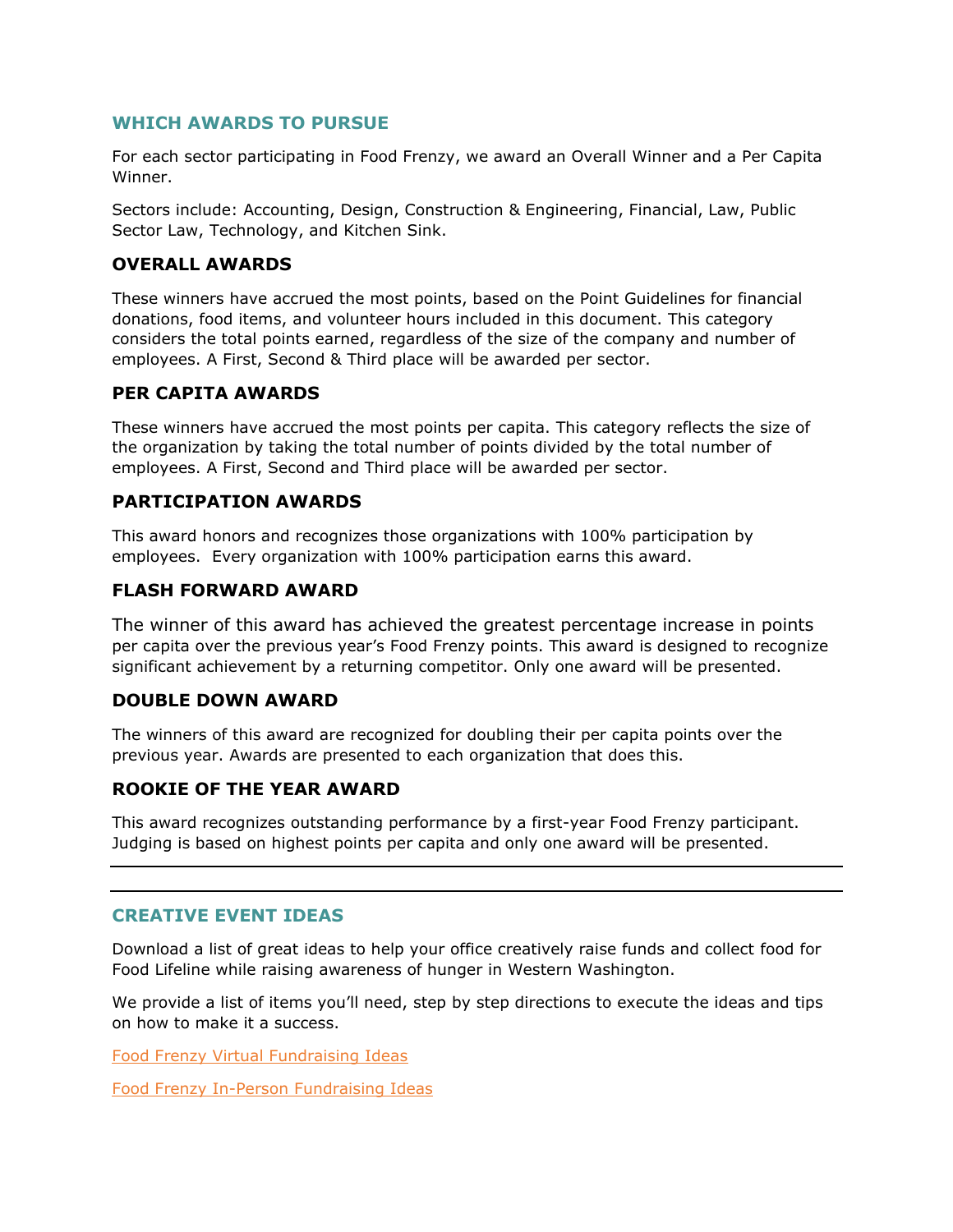## **MIGHTYCAUSE CHARITABLE DONATIONS PAGE**

We want to make it easy for you to raise funds through Food Frenzy! Your Company's online donation page is through a site called Mightycause. This includes a unique URL link to share with your employees and community and all donations go directly to Food Lifeline.

These pages allow you to tell your story and track all online donations coming in for your company. This year, you will be setting up your own pages – we have found that setup is much simpler than previous tools. You will be able to edit information, add pictures & videos, and personalize the page for your company.

Find the Food Frenzy Campaign Page [here.](https://www.mightycause.com/event/Food-Frenzy-2022) Choose "Join this event" to get started. Choose "create a fundraising team" and get started with your customization!

Fundraising officially starts July 15, 2022. Simply share the unique URL for your page and ask donors to click the "DONATE" button at the bottom of your team page. Remember, all the money raised will tally up on your company's fundraiser and will count toward your Food Frenzy points! Look for more resources and emails from us along the way that will help you in your fundraising and Food Frenzy efforts!

You can always visit this page to view the live leaderboard, see who has created a team, and the total amount that each company has raised thus far in the competition. If you need help setting up your page or have further questions, please email [Marisa Kent](mailto:MARISAK@FOODLIFELINE.ORG) or Leeann [Huntington.](mailto:LEEANNH@FOODLIFELINE.ORG)

#### <span id="page-2-0"></span>**FOOD FRENZY ENGAGEMENT PRESENTATION**

We have created a Food Frenzy presentation for you to use in Kick Off events in your office. You are welcome to download the pieces and add elements that fit best for your presentation. Food Lifeline staff would love to attend your events, to be on hand to answer questions and assist so please ask.

There are three parts:

[The PowerPoint Presentation](https://foodlifeline.org/wp-content/uploads/2022/06/Food-Frenzy-Coordinator-Kickoff-Presentation-2022.pptx)

[The Scripting and Notes](https://foodlifeline.org/wp-content/uploads/2022/06/Food_Frenzy_Coordinator-Kickoff-Presentation_Script-2022.pdf) 

[The True/False Cards](https://foodlifeline.org/wp-content/uploads/2022/05/2022_true_false_card.docx)

#### <span id="page-2-1"></span>**FOOD FRENZY DOWNLOADS**

[Logos](https://foodlifeline.org/wp-content/uploads/2021/06/Food-Frenzy-and-Food-Lifeline-logos-2021.docx)

[Food Frenzy Match Day Poster](https://foodlifeline.org/wp-content/uploads/2022/05/Food_Frenzy_Match_Day_2022.png)

[Food Frenzy Thermometer](https://foodlifeline.org/wp-content/uploads/2022/05/Thermometer.jpg.png) 

#### **SOCIAL MEDIA TOOLS**

Share the fun – help us share Food Frenzy with more companies!

Find the social media toolkit [here](https://foodlifeline.org/wp-content/uploads/2022/05/Food-Frenzy-Social-Media-Tools.docx).

[Like us on Facebook!](https://www.facebook.com/Food-Frenzy-611970398980139/)